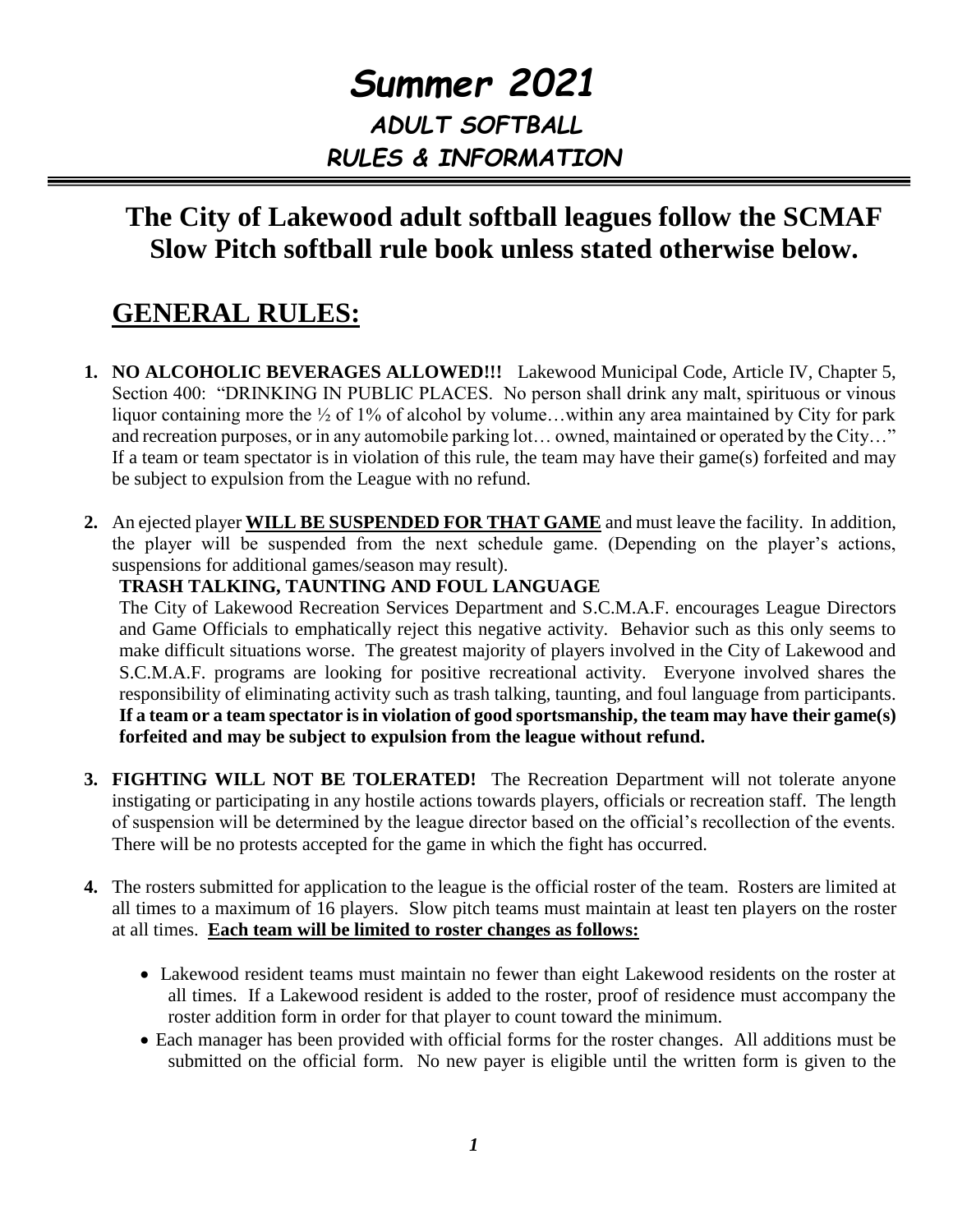umpire/scorer prior to a game. New players must sign the roster change form before he/she is eligible.

- Each team may add five players, if a team needs to add more than five players, a \$10.00 administrative fee will be charged for each additional player.
- The last game to add/drop players is the fourth game of the season.
- Once a player's name has been dropped from the roster, he/she will not be eligible to compete with that team for the remainder of the season.
- All players are limited to playing on one team in any of the softball programs. For example, a player may not play on two Men's Slow Pitch teams. **PENALTY: Player is immediately declared ineligible, and the Adult Softball League Directors will determine subsequent eligibility.**
- Players must be at least 16 years of age. Players under 18 years of age must have a parental wavier signed. Note: Team roster is limited to a maximum of five players under the age of 18.

**PENALTY FOR VIOLATION OF ELIGILITY RULES:** *Any team discovered using an ineligible player (i.e. Non-roster player, player playing under assumed name, non-qualified pitcher, etc.) will be penalized with the declaration of each game involved forfeited and will receive (2) minus points in the standings for each game. In addition, the offending team will be placed on probation: NOTE: With probable cause, an umpire or league director may ask for verification of identity from a possible illegal player. A team discovered by the umpire or league director to be playing an illegal player shall suffer the consequences stated above.*

- **5.** Only the manager or designated player may address the umpire
- **6.** Pitchers will be allotted three warm-up pitcher prior to pitching their first inning and one pitch prior to each succeeding inning they pitch. No balls will go out for warm-up for the infielder/outfielders after the first inning.
- **7.** Games have a time limit of one hour or 7 innings. No new inning may begin after one hour. Games may go one additional inning only to break a tie, if time allows. **There is a 10 minute grace period for the first game only.** All other games, **GAME TIME IS FORFEIT TIME.** Game time will begin when the umpire calls both managers for the pre-game meeting.
- **8. Any** game forfeited due to an insufficient number of players to begin the game will result in the loss of one point in standings for the team that forfeits. Forfeit of a practice game will also result in a loss of one point (i.e. the team that forfeits will start league player with "-1" championship point). Forfeits declared by the umpire due to player ejection or team misconduct will result in the loss of one point. Forfeits due to violation of player eligibility rules will cause a loss of **two points.**
	- Once a game has begun with a sufficient number of players, a team that cannot continue due to injury will not be assessed a penalty of a loss of one point in standings
- **9.** No loud radios or distracting sounds are allowed from the dugouts.
- **10.** The officials/scorekeepers score is the **final score.**
- **11.** All bats will be sanctioned by A.S.A. rulings. If a bat is declared illegal for play by A.S.A. thus that bat will not be legal to use in the City of Lakewood Adult Softball League.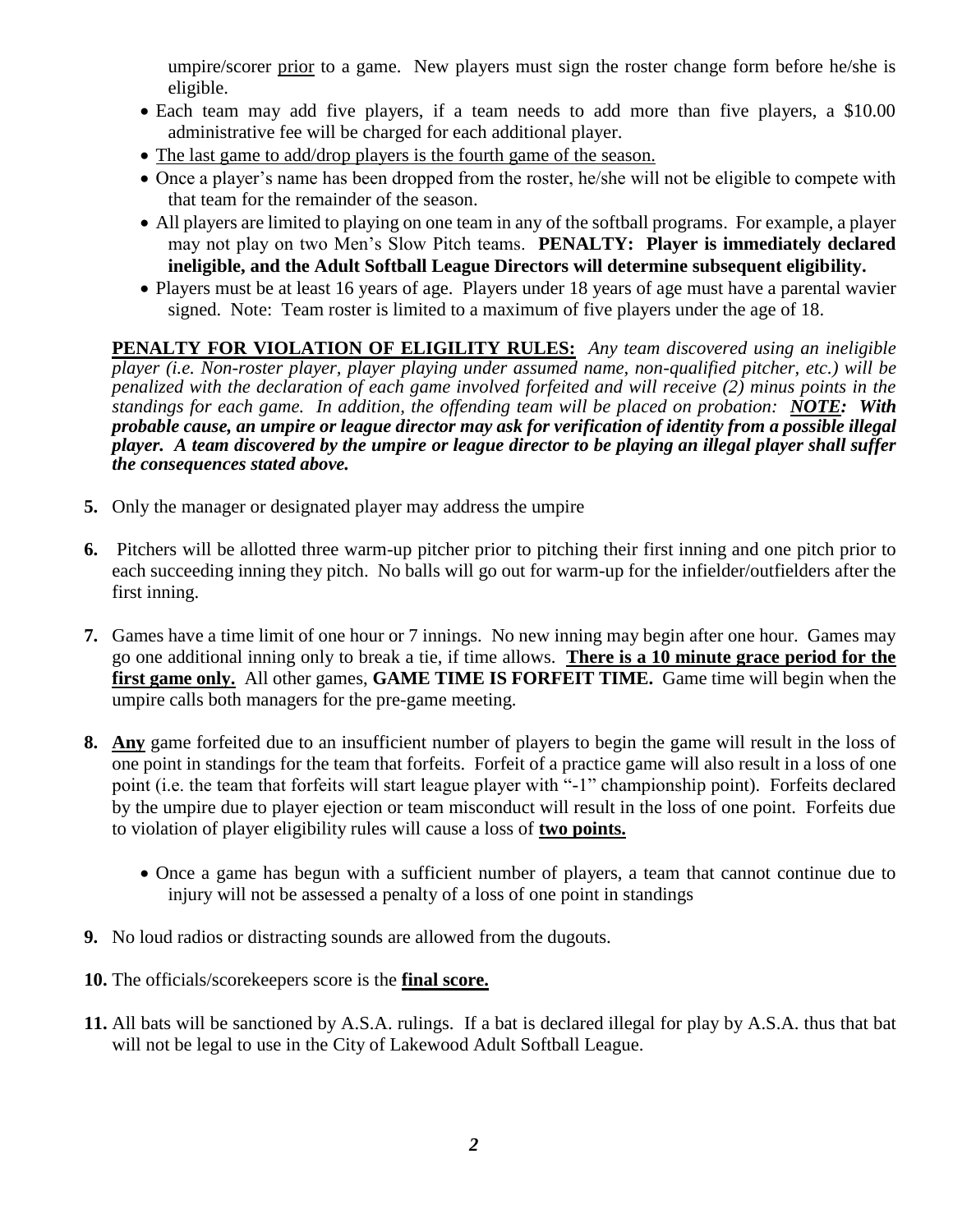**12. All titanium, multiple wall, bats are banned in the City of Lakewood Adult Softball Leagues. No bat may exceed 1.20 performance levels. Players using a banned bat will be ejected from the game**  and the next scheduled game. (Does not apply to Bat Provided and Wood Bat leagues). If you have a question regarding the legality of a specific bat, please contact Jonathan Gorne at [jgorne@lakewoodcity.org](mailto:jgorne@lakewoodcity.org)

#### **\*Single wall two-piece bats are allowed. A composite handle is allowed, if the barrel is single wall noncomposite.**

- **13. PROTESTS:** Disputes involving rule interpretations may be protested by the manager of the team by orally informing the umpire before the game resumes, following the incident.
	- A team's use of an ineligible player must be protested **by the Manager** prior to or immediately after the player's first at bat. (i.e. before the next batter following the protested player receives his/her first pitch).
	- In protest situations regarding rule interpretation or a player's eligibility, in addition to the protest lodged on the field, a written protest **signed by the protesting team's manager** must be submitted to the Recreation Department at City Hall no later than 5:00 p.m. the next working day. Protests involving judgment will not be considered. If protest is upheld, the game will be replayed from point of protest, **only** if protested call had a bearing on the outcome of the game.
- **14.** Non-playing personnel are not allowed on the playing field or in the dugouts (i.e. cameramen, batboys, etc.)
- **15.** No steel cleats allowed at any time during any game. A player caught using illegal cleats will be ejected from the game immediately. The player will be ejected from the next schedule game as well.
- **16.** All SCMAF slow pitch base-running rules will be in effect
- **17.** No base stealing. Runners may advance only on hit ball. Runners may lead off only after ball leaves pitcher's hand. (See SCMAF rule book for details on these rules.)
- **18. Pitching -** The pitcher shall deliver the ball to the batter at a **moderate** speed. The ball must arc higher than the batter's head as a minimum, and not more than 16 feet above the ground. If, in the opinion of the umpire, the ball is pitched too fast, or without proper arc, it shall be called a ball unless the batter attempts to hit pitch, in which case the pitch shall be considered legal.
- **19. Strike Zone -** The strike zone shall be determined by a rectangle on the ground extending 17" back from the rear point of home plate, making a 17" by 34" STRIKE ZONE. A legally-pitched ball not struck at, that touches any part of the strike zone, will be ruled a strike by the umpire. Catcher must allow the ball to land on the strike zone for a called strike.
- **20. Warm-up Rule** Pitcher's will be allotted three warm-up pitches prior to pitching their first inning and one pitch prior to each succeeding inning they pitch. No ball will go out for warm-up for infielders/outfielders after the first inning.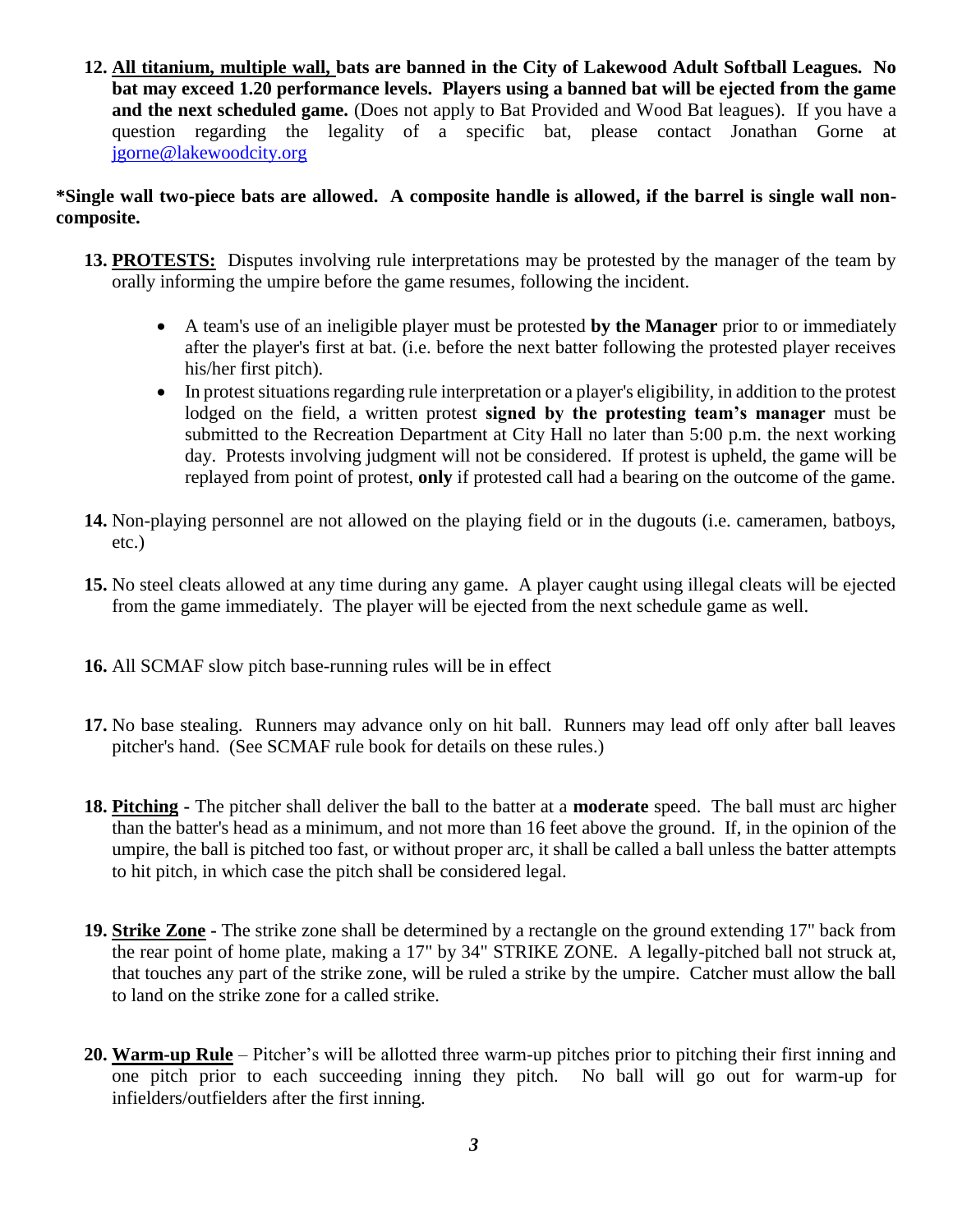#### **21.** General Rules:

- **Game balls and umpires will be provided**
- **Use 12" Softball**
- **Pitching height is 16 feet**
- **Batters start with a 1-1 count**
- **60' bases in all leagues**
- **Double bag at first base for all leagues**
- **50'-56' pitching distance for slow pitch**
- **There is NO MERCY RULE IN EFFECT**

### *A DOUBLE BASE is used at first base. The following rules apply.*

- A. A batted ball hitting the inside base shall be declared fair and a batted ball hitting the outside base shall be declared foul.
- B. Whenever a play is being made on the batter-runner must use the outside base. On extra base hits or balls hit to the outfield where there is no play being made at the double base, the runner may touch either base.
- C. The batter-runner must see the outside base on the first attempt at first base, however, should he reach and go beyond first base, he must return to the inside base.
- D. Should the batter-runner round the base on a hit to the infield or outfield, he must return to the inside base.
- E. On any force-out attempt by the defense from the foul side of first base, the defense and batterrunner may use either base.
- F. In the case that a batter-runner touches the incorrect base, it shall be treated as though said batter missed the base. If an appeal is made prior to the batter-runner returning to the base, said batterrunner shall be declared out.

# **PLAYERS CODE OF CONDUCT:**

**The Player's Code of Conduct is governed by S.C.M.A.F and the City of Lakewood Softball League. Procedures covering its use and implementation and any penalties necessary are the responsibility of S.C.M.A.F. and the City of Lakewood Softball League.**

**Sec. 1: NO PLAYER SHALL:** At any time lay a hand upon, push, shove, strike, or threaten to strike an official. **PENALTY:** Officials are required to immediately suspend the player from further play and report such a player to the league Executive. Such player shall remain suspended until his/her case has been considered by the Executive Committee.

#### **Sec. 2: NO PLAYER SHALL:** Refuse to abide by official's decision.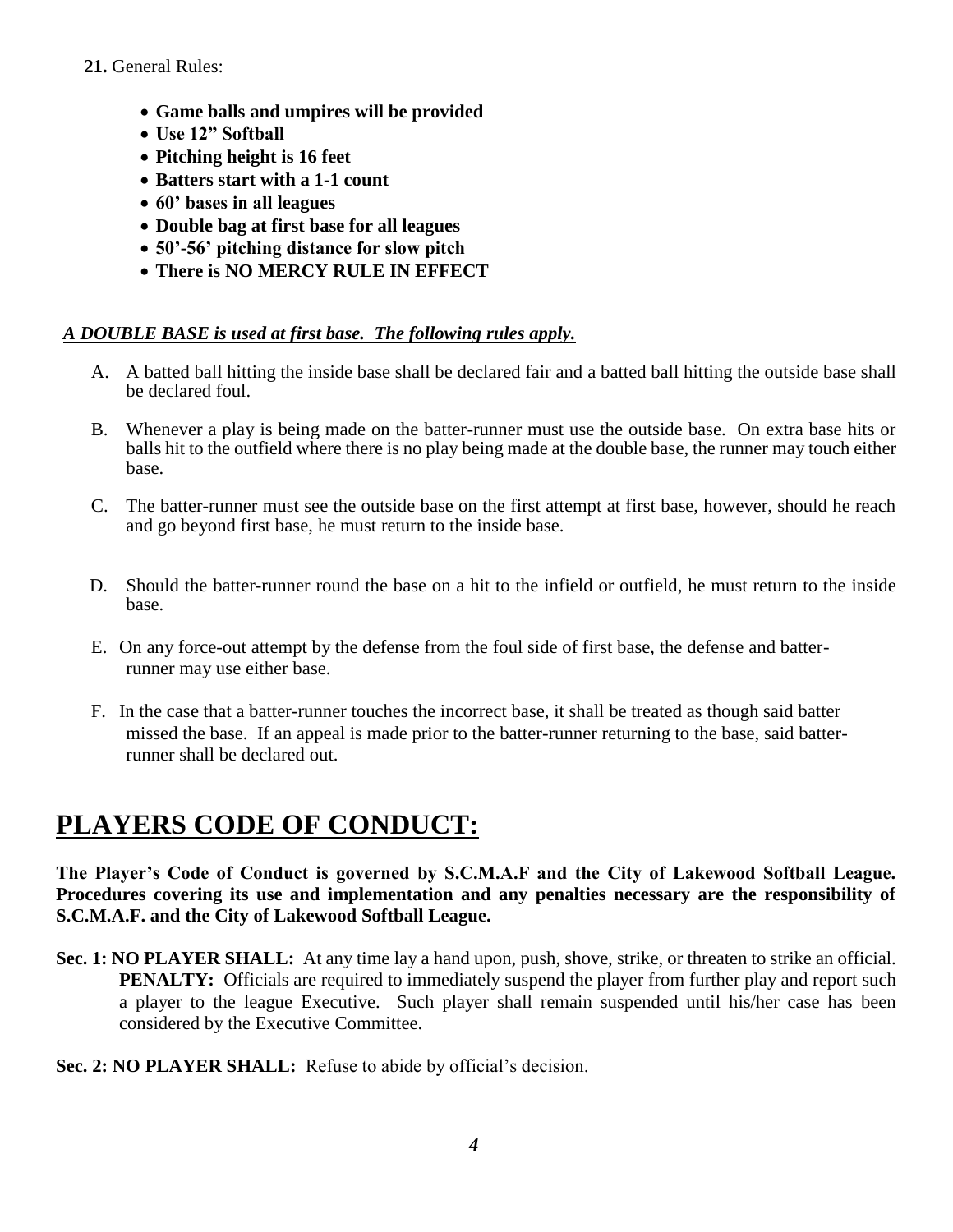**PENALTY:** Officials are required to immediately suspend the player from further play and report such a player to the league Executive. Such player shall remain suspended until his/her case has been considered by the Executive Committee.

**Sec. 3: NO PLAYER SHALL:** Be guilty of objectionable demonstration by throwing a glove, bats or any other forceful action.

**PENALTY:** The degree of infraction of this tenet of good sportsmanship shall, in the official's judgment, draw a minimum penalty of warning or a maximum penalty or removal from the game. Officials are required to immediately suspend from further payer, and player who throws a bat in an unsportsmanlike manner.

**Sec. 4: NO PLAYER SHALL:** Be guilty of heaping personal, verbal abuse upon any official for any reason or imaginary wrong decision of judgment.

**PENALTY:** Officials are required to immediately suspend the player from further play and report such a player to the league Executive. Suck player shall remain suspended until his/her case has been considered by the Executive Committee.

**Sec. 5: NO PLAYER SHALL:** Discuss with an official in any manner the decision reached by such official except the manager or captain.

> **PENALTY:** The degree of infraction of this tenet of good sportsmanship shall, in the official's judgment, draw a minimum penalty of warning or a maximum penalty of removal from the game.

**Sec. 6: NO PLAYER SHALL:** Be guilty of using unnecessarily rough tactics in the play of the game against the body and person of any opposing team.

**PENALTY:** Officials are required to immediately suspend the player form further play.

**Sec. 7: NO PLAYER SHALL:** Be guilty of using physical attack as an aggressor, upon any player, official or spectator.

**PENALTY:** Officials are required to immediately suspend the player from further play and report such a player to the league Executive. Suck player shall remain suspended until his/her case has been considered by the Executive Committee.

## **PROCEDURES FOR INCLEMENT WEATHER:**

On days when weather conditions may be a concern, (i.e. rain, day(s) after rain, severe wind or smog alert) a manager may call Mae Boyar Park (562-925-6912) when there are any questions regarding the schedule. Please call after 3:00 p.m. on weekdays/12:00 noon on weekends and the park staff will be able to advise you of the current conditions. If games have not yet been cancelled, teams should be prepared to play. However, please note, that a game can and will be called as late as the scheduled game time, if necessary.

# **DETERMINATION OF LEAGUE CHAMPIONS:**

### **Men's Slow Pitch and Ko-Rec Slow Pitch:**

 At the conclusion of ALL league play, there will be a single elimination playoff tournament. The tournament will take the top four places from each league. If a tie exists at the end of league play, headto-head play will be the first tie breaker. If head-to-head record does not break the tie, and the tie: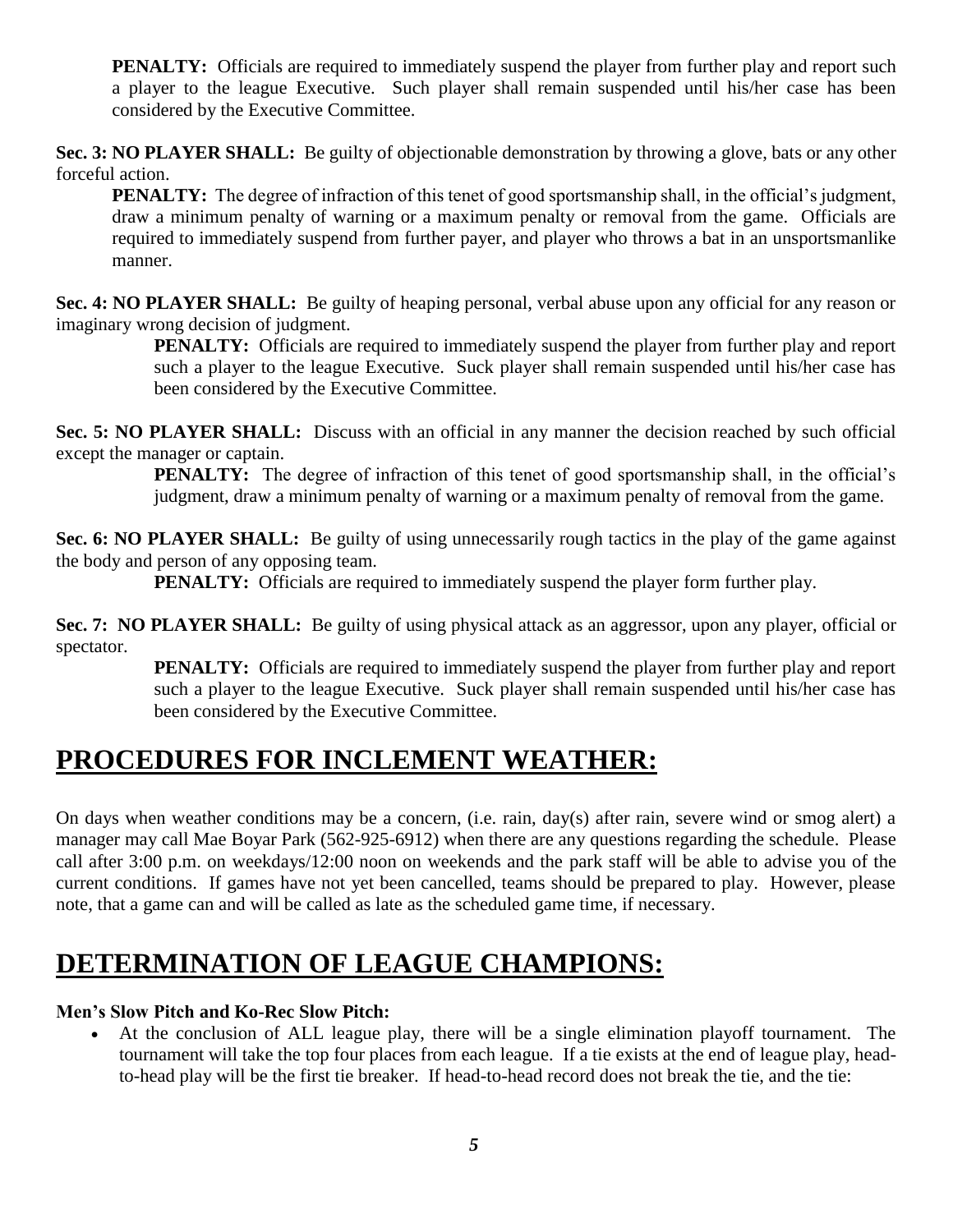- o Exists between two teams already qualified for the tournament a coin flip will determine seeding.
- o Exists between two teams tied for the fourth and final playoff spot a one-game tie breaker will be played to break the tie.

### **Standings:**

• League Standings will be available at [www.lakewoodcity.org/sports](http://www.lakewoodcity.org/sports) every two weeks beginning with the third league game. Standings will also be emailed every other week during the season.

# **PICKUP PLAYER RULE**

This rule is to minimize or prevent on-field forfeited games.

### **\*\* THE FOLLOWING IS ACCEPTABLE ONLY WITH OPPOSING MANAGER CONSENT … WITHOUT CONSENT PENALTIES WILL BE APPLIED \*\***

- **1.** With the Opposing Manager's consent, a team may utilize up to **four (4)** "Pickup Players" to bring the total number of players to ten (10). The total number of pickup players allowed is also at the Opposing Manager's discretion – he/she can limit you to playing with ONLY the minimum needed of eight (8).
- **2. ILLEGAL PLAYER PENALTIES:** If, at any point during a game, an **"ILLEGAL" player** is discovered by a Lakewood Official and/or Opposing Manager, the Opposing Manager will be consulted as to whether they wish to **(A) remove the ILLEGAL player from the game** (may result in your team forfeiting if you no longer have the minimum number required to play), **(B) continue playing using the PICKUP PLAYER RULE**, or **(C) receive automatic WIN by FORFEIT due to cheating** – NO EXCEPTIONS / NO DISCUSSIONS.
- **3.** If a rostered team member(s) arrives late, the corresponding number of "Pickup Players" must leave the game.
	- "Pickup Players" may **ONLY** play the following defensive positions: **CATCHER OR RIGHT FIELD**  (RIGHT-CENTER AND LEFT-CENTER FIELD allowed if more than 2 "Pickup Players" are used).
	- "Pickup Players" may **ONLY** bat at the BOTTOM of a lineup.
	- "Pickup Players" may **NEVER** be used during Playoff and/or Championship games.
	- "Pickup Players" must be 18 or older.
	- "Pickup Players" must be a player in a Lakewood Adult Sports program.
- **4. LINEUP CARD REQUIREMENTS:** Managers, you MUST make it clear to the Scorekeeper when using "Pickup Players".
	- List on the lineup card as **PICKUP PLAYER** or put a **P** in front of their name CLEARLY.
	- "Pickup Players" must sign the lineup card using their REAL names.
	- "Pickup Players" may not be placed onto a lineup under a rostered player's name this is **ILLEGAL**

**NOTE:** If the opposing manager consents to the "PICKUP PLAYER RULE" **they have WAIVED any "win" by forfeit they may have received and the game will be played as normal**. The game will be considered a LEGAL game. *\*\* No protests related to player eligibility will be accepted after a game is played \*\**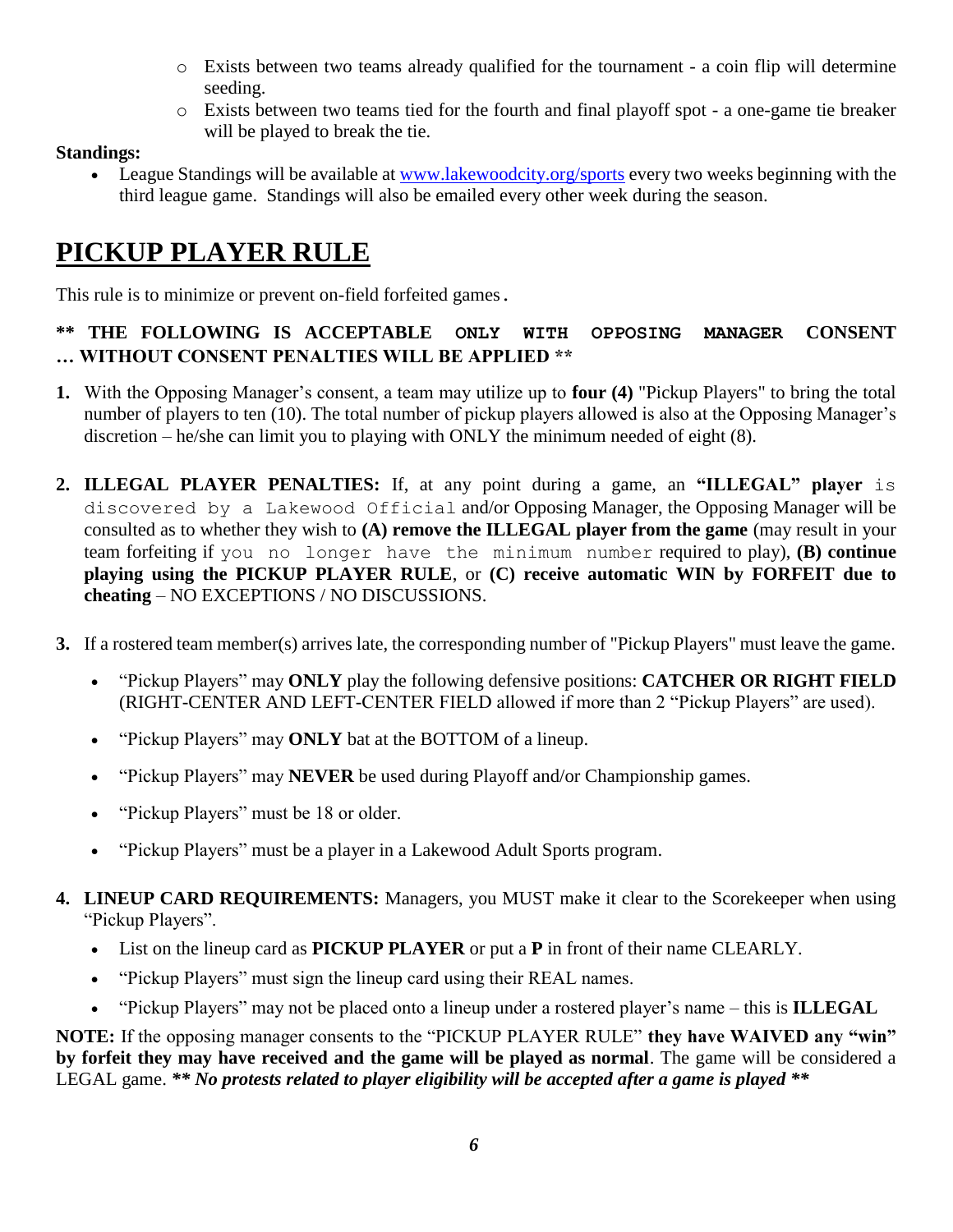# **GAME TIMES/FORFEITS**

A forfeit will be declared when a team does not have eight (8) eligible players on the field ready to play at the following times:

#### *FRIDAY EVENINGS:*

| Game Times:                | <b>Forfeit Times:</b>                                                             |  |  |  |
|----------------------------|-----------------------------------------------------------------------------------|--|--|--|
| • $6:00 p.m.$              | • 6:10 p.m.                                                                       |  |  |  |
| • 7:15 p.m.                | • Scheduled game time or conclusion of the preceding game<br>(whichever is later) |  |  |  |
| • 8:30 p.m.                | • Scheduled game time or conclusion of the preceding game<br>(whichever is later) |  |  |  |
| <b>SUNDAY AFTERNOONS:</b>  |                                                                                   |  |  |  |
| Game Times:<br>• 1:00 p.m. | <b>Forfeit Times:</b><br>• 1:10 p.m.                                              |  |  |  |
| • 2:15 p.m.                | • Scheduled game time or conclusion of the preceding game<br>(whichever is later) |  |  |  |
| • 3:30 p.m.                | • Scheduled game time or conclusion of the preceding game<br>(whichever is later) |  |  |  |

## **BAT PROVIDED LEAGUES**

The bats provided for league play are the property of the City of Lakewood. Any intentional damage to a bat before, during or after a game will be cause for an immediate ejection for that player. In addition, the responsible player/team will have 3 business days to provide payment for a replacement bat. Failure to provide payment will result in forfeiting every game until payment has been received.

## **SUPPLEMENTAL GROUND RULES**

Balls hit into the basketball courts at San Martin Park (over, under or through the fence) will be awarded three (3) bases.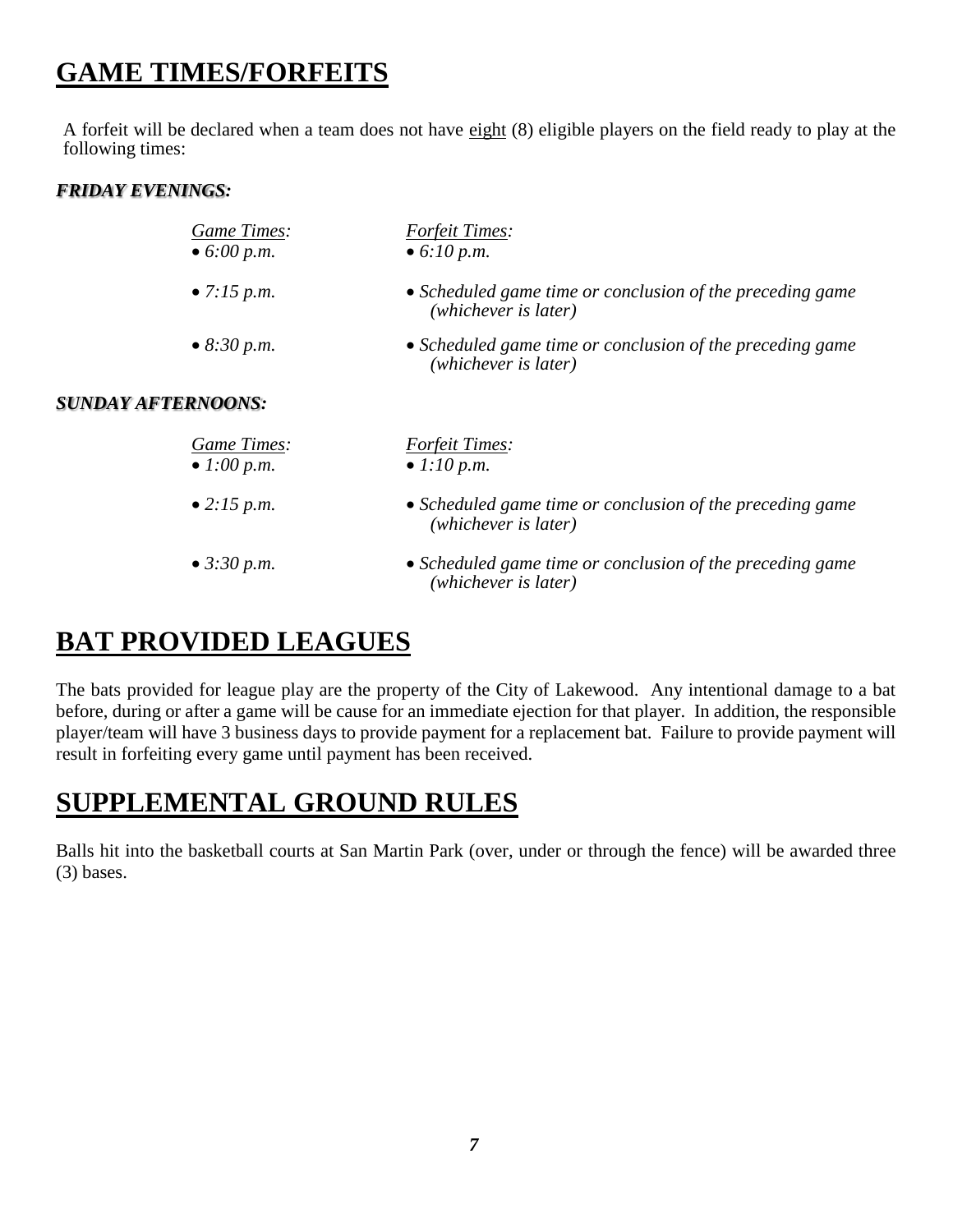# **MEN'S SLOW PITCH RULES**

### *LINE-UP/SUBSTITUTION*

Prior to the beginning of each game, the manager will declare the method of lineup to be used by his team: REGULAR or FREE.

The REGULAR method will consist of the traditional lineup of ten players playing both offense and defense. A player may be replaced by a substitute at which time the removed player is not eligible to participate for the remainder of that game.

The FREE method allows a team the option of batting any number of legally rostered players from 10-16 with any remaining players withheld as substitutes.

In either FREE or REGULAR method, substitutes must be designated prior to the game.

Any batter failing to bat for any reason, regardless of number of batters in the batting order, will be called out the first time his/her spot is skipped in order. If the player is unable to continue in the game, his or her spot in the line-up will be skipped for the remainder of the game with no further penalty.

The choice to play REGULAR or FREE may not be changed once the game has begun.

The purpose of this rule is to enhance the recreational philosophy of the program. There is no disadvantage imposed on any team, as everyone has the freedom of choice, yet the ability to involve more players on a regular basis is created.

**NOTE:** Any player arriving late may play. If a regular lineup has been declared, he/she may enter as a substitute. In a free lineup, he/she must be placed at the bottom of the existing lineup.

### *RULES EMPHASIS*

- 1. If the second foul ball after two strikes (four-strike rule) is caught on the fly and the fielder remains in live playing area, the ball is alive and in play. Runners may advance as on any other fly out.
- 2. Infield fly rule is enforced in Men's Slow Pitch.